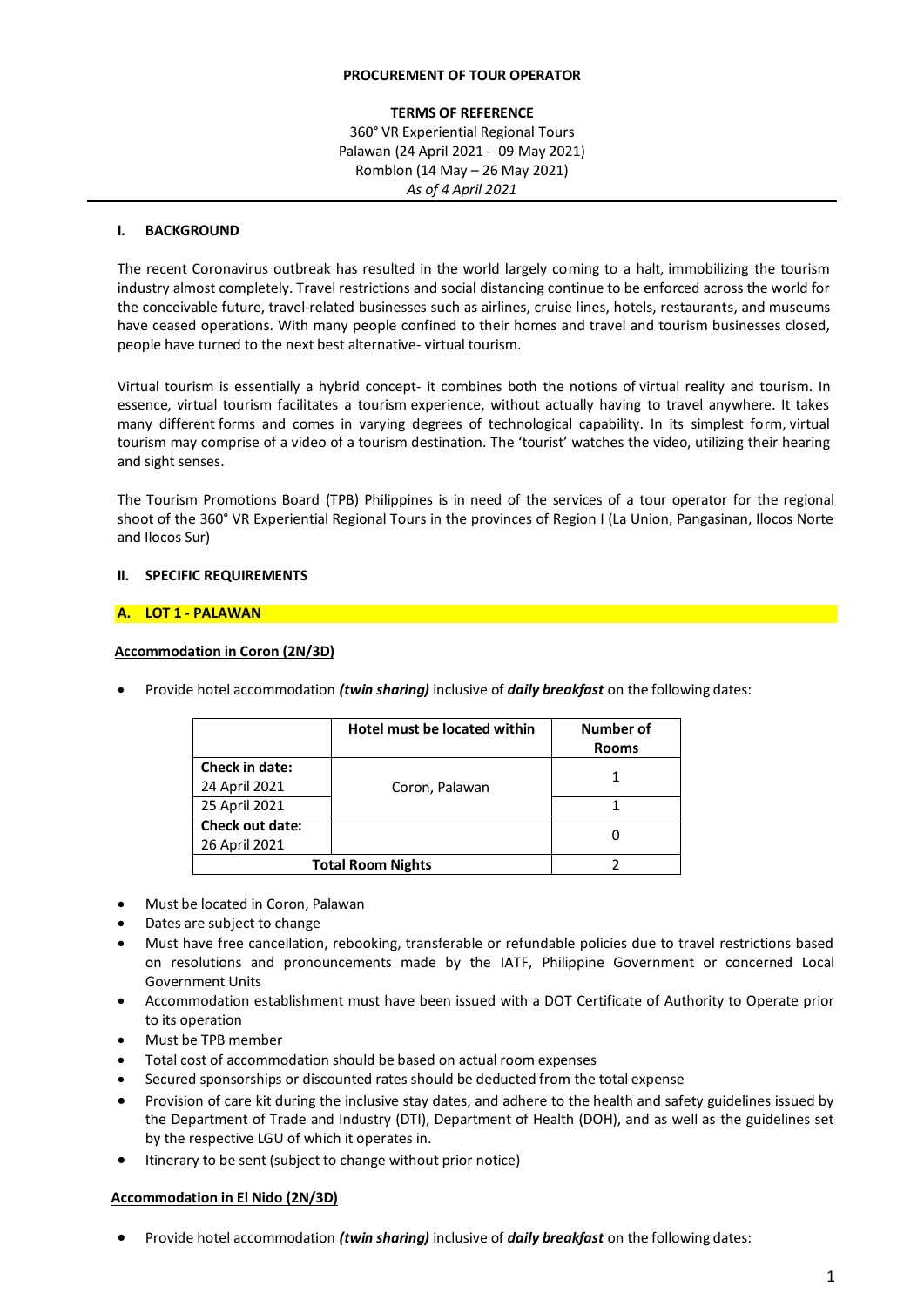|                          | Hotel must be located within | Number of<br><b>Rooms</b> |
|--------------------------|------------------------------|---------------------------|
| Check in date:           | El Nido                      |                           |
| 26 April 2021            |                              |                           |
| 27 April 2021            |                              |                           |
| <b>Check out date:</b>   |                              |                           |
| 28 April 2021            |                              |                           |
| <b>Total Room Nights</b> |                              |                           |

- Must be located in El Nido, Palawan
- Must have free cancellation, rebooking, transferable or refundable policies due to travel restrictions based on resolutions and pronouncements made by the IATF, Philippine Government or concerned Local Government Units
- Accommodation establishment must have been issued with a DOT Certificate of Authority to Operate prior to its operation
- Must be a TPB Member
- Total cost of accommodation should be based on actual room expenses
- Secured sponsorships or discounted rates should be deducted from the total expense
- Provision of care kit during the inclusive stay dates, and adhere to the health and safety guidelines issued by the Department of Trade and Industry (DTI), Department of Health (DOH), and as well as the guidelines set by the respective LGU of which it operates in.
- $\bullet$  Itinerary to be sent (subject to change without prior notice)

## **Accommodation in San Vicente (2N/3D)**

Provide hotel accommodation *(twin sharing)* inclusive of *daily breakfast* on the following dates:

| Dates                    | Hotel must be located within | Number of Rooms |
|--------------------------|------------------------------|-----------------|
| Check in date:           |                              |                 |
| 28 April 2021            | San Vicente                  |                 |
| 29 April 2021            |                              | 2               |
|                          |                              |                 |
| <b>Check out date:</b>   |                              | 0               |
| 30 April 2021            |                              |                 |
| <b>Total Room Nights</b> |                              |                 |

- Must be located within San Vicente, Palawan
- Must have free cancellation, rebooking, transferable or refundable policies due to travel restrictions based on resolutions and pronouncements made by the IATF, Philippine Government or concerned Local Government Units
- Accommodation establishment must have been issued with a DOT Certificate of Authority to Operate prior to its operation
- Total cost of accommodation should be based on actual room expenses
- Secured sponsorships or discounted rates should be deducted from the total expense
- Provision of care kit during the inclusive stay dates, and adhere to the health and safety guidelines issued by the Department of Trade and Industry (DTI), Department of Health (DOH), and as well as the guidelines set by the respective LGU of which it operates in.
- $\bullet$  Itinerary to be sent (subject to change without prior notice)

### **Accommodation in Puerto Princesa (4N/5D)**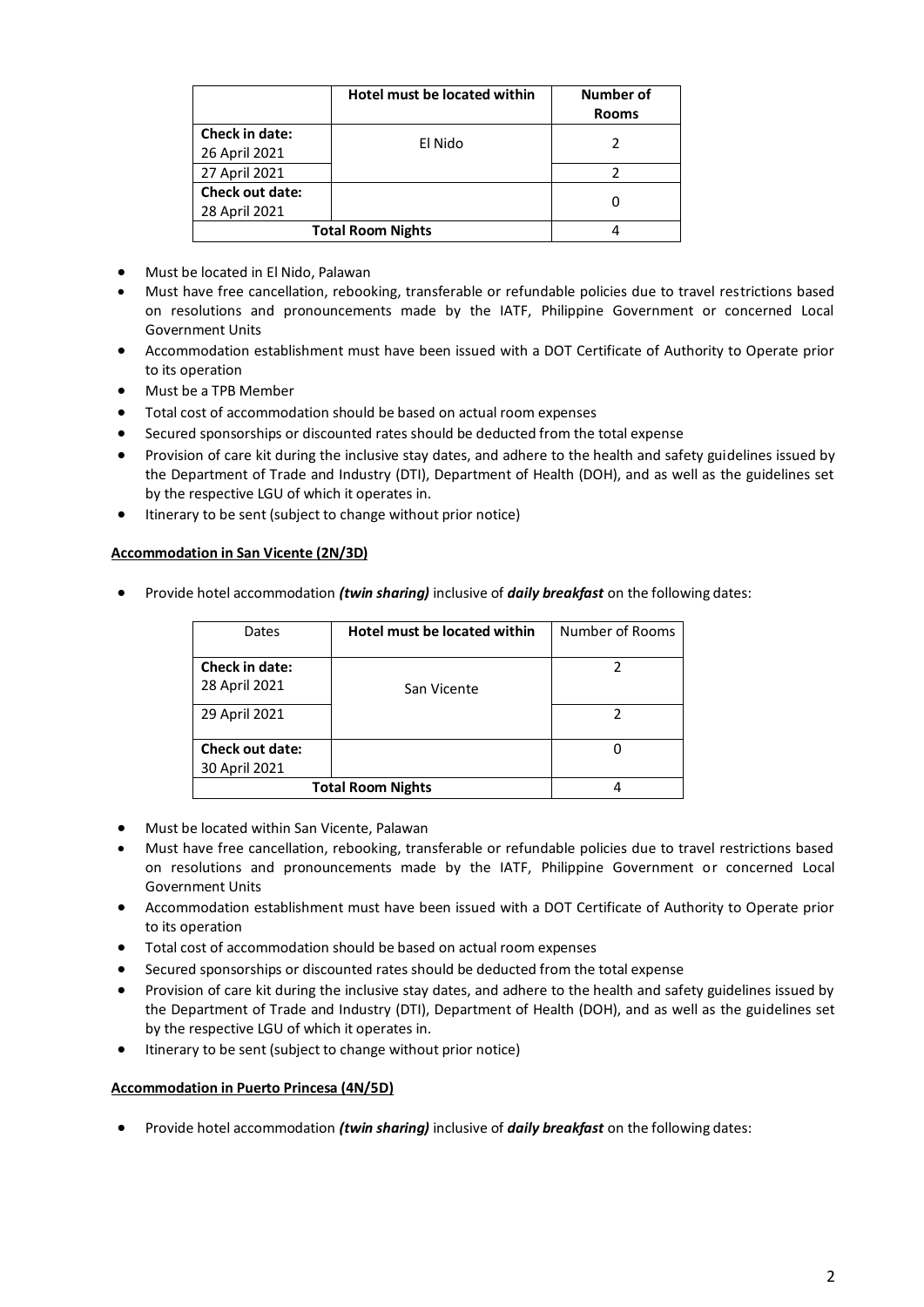| Dates                    | Hotel must be located within | Number of Rooms |
|--------------------------|------------------------------|-----------------|
| <b>Check in date:</b>    |                              | 1               |
| 01 May 2021              |                              |                 |
| 02 May 2021              |                              | 1               |
| 03 May 2021              | <b>Puerto Princesa</b>       | 1               |
| 04 May 2021              |                              | 1               |
| <b>Check out date:</b>   |                              | 0               |
| 04 May 2021              |                              |                 |
| <b>Total Room Nights</b> |                              | 4               |

- Must be located within Puerto Princesa City, Palawan
- Must have free cancellation, rebooking, transferable or refundable policies due to travel restrictions based on resolutions and pronouncements made by the IATF, Philippine Government or concerned Local Government Units
- Accommodation establishment must have been issued with a DOT Certificate of Authority to Operate prior to its operation
- Must be TPB Member
- Total cost of accommodation should be based on actual room expenses
- Secured sponsorships or discounted rates should be deducted from the total expense
- Provision of care kit during the inclusive stay dates, and adhere to the health and safety guidelines issued by the Department of Trade and Industry (DTI), Department of Health (DOH), and as well as the guidelines set by the respective LGU of which it operates in.
- $\bullet$  Itinerary to be sent (subject to change without prior notice)

### **Accommodation in Manila (5N/6D)**

| Dates                    | <b>Hotel must be located</b><br>within | Number of<br>Rooms |
|--------------------------|----------------------------------------|--------------------|
| Check in date:           |                                        | 1                  |
| 04 May 2021              |                                        |                    |
| 05 May 2021              |                                        | $\mathbf{1}$       |
| 06 May 2021              | Manila                                 | $\mathbf{1}$       |
| 07 May 2021              |                                        | 1                  |
| 08 April 2021            |                                        | 1                  |
| <b>Check out date:</b>   |                                        | 0                  |
| 09 May 2021              |                                        |                    |
| <b>Total Room Nights</b> |                                        | 5                  |

- Located within Manila and Pasay
- Must have free cancellation, rebooking, transferable or refundable policies due to travel restrictions based on resolutions and pronouncements made by the IATF, Philippine Government or concerned Local Government Units
- Accommodation establishment must be a DOT-DOH-BOQ Accredited Quarantine Hotels
- Provide free transportation from airport to hotel and from hotel to residence
- Must be TPB Member
- Total cost of accommodation should be based on actual room expenses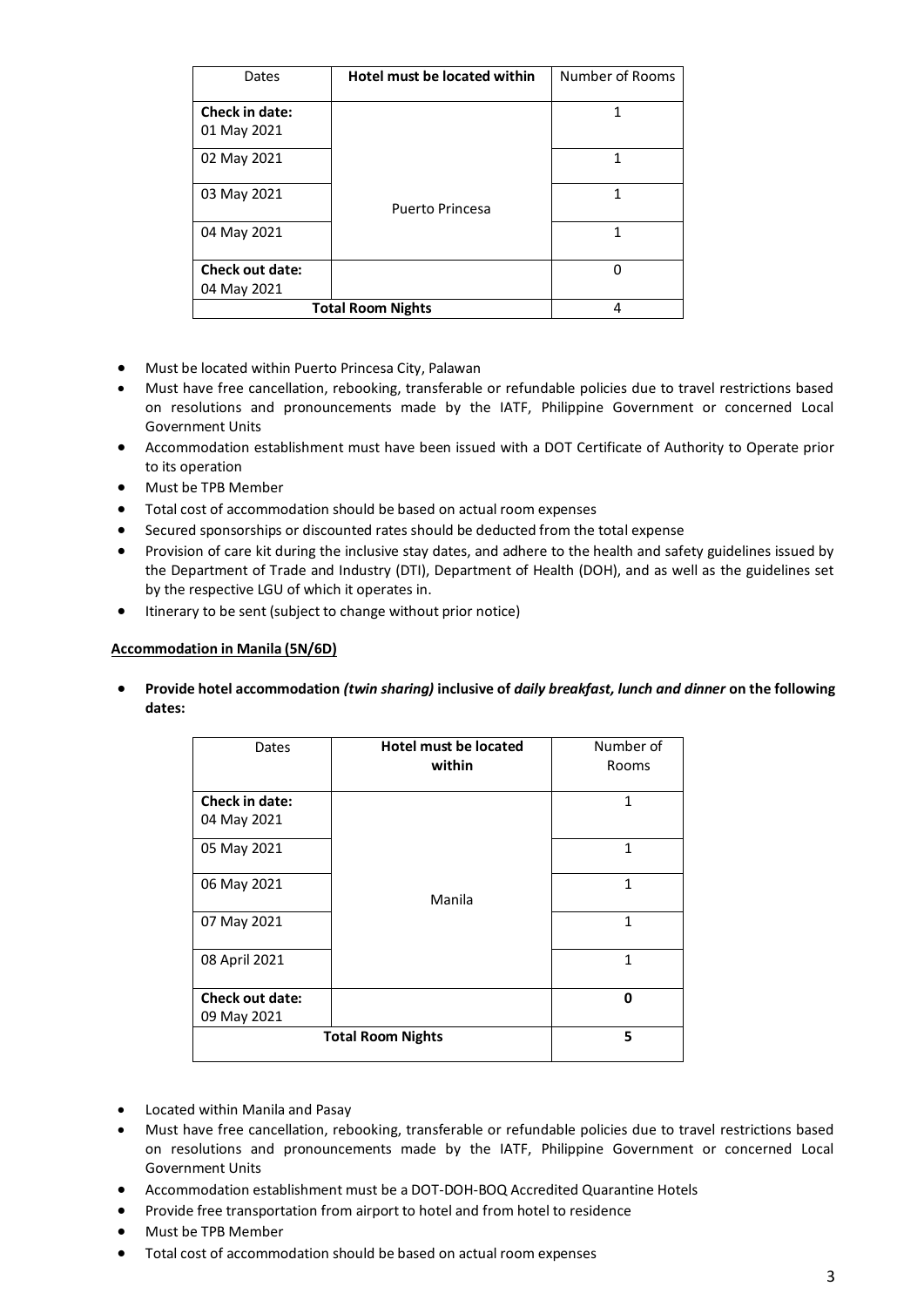- Secured sponsorships or discounted rates should be deducted from the total expense
- Provision of care kit during the inclusive stay dates, and adhere to the health and safety guidelines issued by the Department of Trade and Industry (DTI), Department of Health (DOH), and as well as the guidelines set by the respective LGU of which it operates in.
- $\bullet$  Itinerary to be sent (subject to change without prior notice)

## **Air Transportation**

| Date          | Route                                                                                    | Number of<br>Passengers |
|---------------|------------------------------------------------------------------------------------------|-------------------------|
| 24 April 2021 | Manila – Busuanga (Coron)<br>PR2961 ETD 0700H ETA 0820H or<br>DG6043 ETD 1025H ETA 1145H | 1                       |
| 04 May 2021   | PPS - Manila<br>PR2786 ETD 1535H ETA1655H                                                |                         |

- Must have free cancellation, rebooking, transferable or refundable policies due to travel restrictions based on resolutions and pronouncements made by the IATF, Philippine Government or concerned Local Government Units
- Convertible to a travel voucher valid for 1 year and extendable for another 1 year
- 20 kilograms' baggage allowance plus 32 kilograms' extra baggage allowance (Manila-Busuanga), which will be based on actual cost
- Travel Insurance with COVID-19 coverage, if applicable
- Itinerary to be sent (subject to change without prior notice)

## **Water Transportation**

| Date          | Route                 | Number of  |
|---------------|-----------------------|------------|
|               |                       | Passengers |
|               |                       |            |
|               | Coron – El Nido       |            |
| 26 April 2021 | Montenegro Fast Ferry |            |
|               | ETD1200H ETA1530H     |            |
|               |                       |            |

- Must have free cancellation, rebooking, transferable or refundable policies due to travel restrictions based on resolutions and pronouncements made by the IATF, Philippine Government or concerned Local Government Units
- Convertible to a travel voucher valid for 1 year and extendable for another 1 year
- **•** Travel Insurance
- Terminal Fee
- Other charges, if applicable
- $\bullet$  Itinerary to be sent (subject to change without prior notice)

## **Land Transportation**

| Date          | Route                          | Number of<br>Units |
|---------------|--------------------------------|--------------------|
| 24 April 2021 | Coron/Busuanga                 | 1                  |
| 25 April 2021 | Coron/Busuanga                 | 1                  |
| 26 April 2021 | Coron                          | 1                  |
| 26 April 2021 | El Nido                        | 1                  |
| 27 April 2021 | El Nido                        | 1                  |
| 28 April 2021 | El Nido - Taytay - San Vicente | 1                  |
| 29 April 2021 | San Vicente                    | 1                  |
| 30 April 2021 | San Vicente - PPS (Sabang)     | 1                  |
| 01 May 2021   | <b>PPS</b>                     | 1                  |
| 02 May 2021   | <b>PPS</b>                     | 1                  |
| 03 May 2021   | <b>PPS</b>                     | 1                  |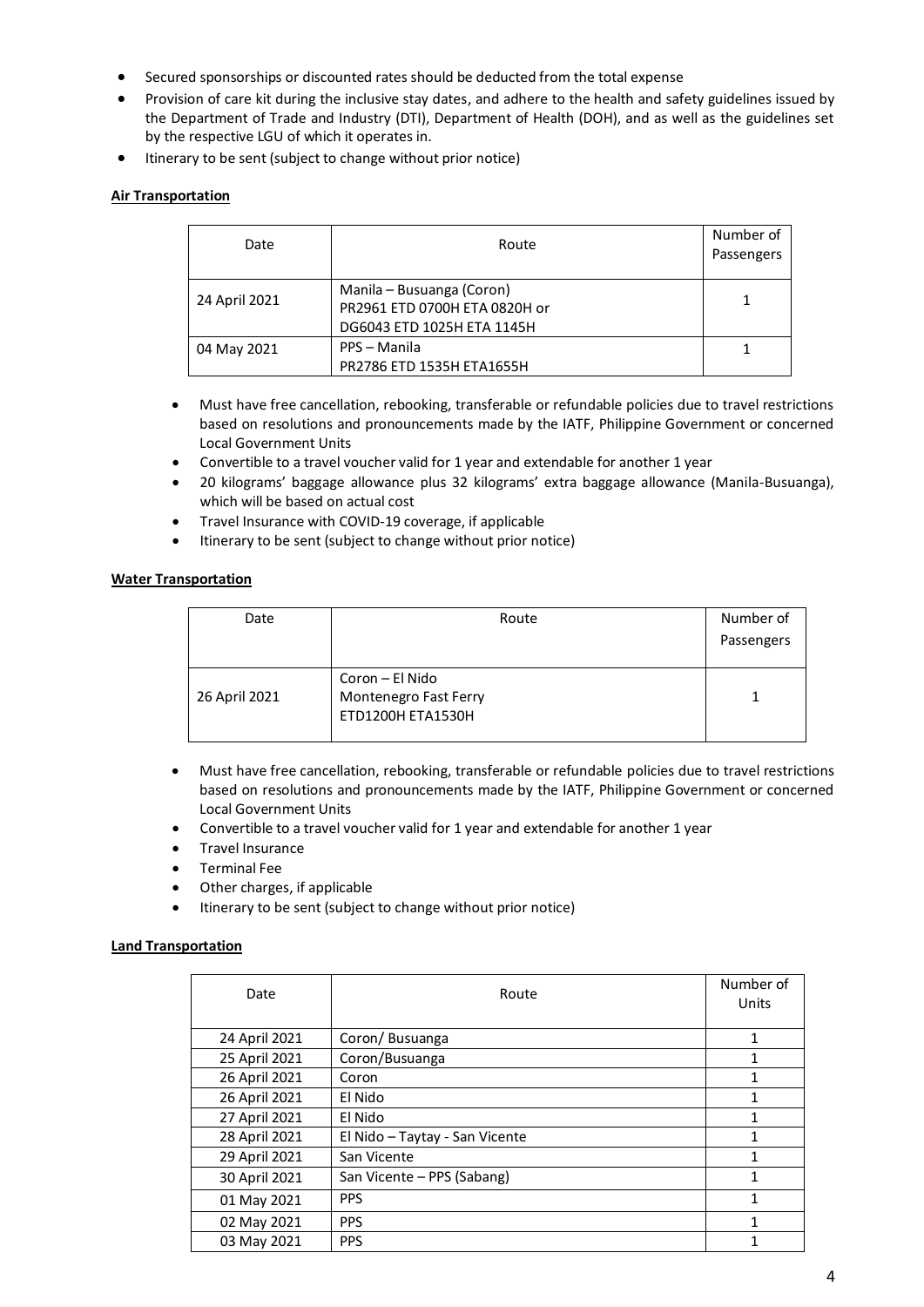| <b>DDC</b> | 14<br>N.<br>.<br>$v + iv + v$<br>$-0-1$ |
|------------|-----------------------------------------|
|------------|-----------------------------------------|

- Must have free cancellation, rebooking, transferable or refundable policies due to travel restrictions based on resolutions and pronouncements made by the IATF, Philippine Government or concerned Local Government Units
- Uniformed, presentable and trained drivers
- Van unit year model must be at least 2016 or not more than 5-years old; all maintenance cost, gasoline, lubricant, other consumable cost and other related expenses will be covered by the tour operator, including payment of toll fees and parking fees. Should the van develop any mechanical fault in transit, the tour operator must find a replacement within one-hour.
- Minimum engine displacement at least 2.5 to 3.5L
- Van adequate to transport  $4 6$  persons with luggage and driver
- Equipped with climate control or air-conditioning
- With universal van sliding windows
- Vehicles maintained in accordance with Philippine laws on technical safety requirements of vehicles
- Equipped with safety belts for all seats
- Be at all times clean and tidy when arriving to pick up the passengers
- Regularly checked for roadworthiness and safety
- Maximum use of 15 hours per day inclusive of overtime and driver's fee and overtime
- Includes third-party liability insurance
- Cover all expenses to include driver's fee as well as his food, RT-PCR (Covid 19) tests/border antigen tests, accommodation, PPEs and other miscellaneous fees
- Comply with IATF protocols/ guidelines on safety, capacity and coverage; daily disinfection of vehicle
- With daily provision of wet tissues, alcohol, mineral water, mint
- First Aid kit on board
- Provision of umbrella on board
- Equipped with GPS or Waze
- Driver should have strong navigation skills
- Itinerary to be sent (subject to change without prior notice)

# **Ground Fees (Tours, land and water activities, entrance fees, boat rides, tour guides and other miscellaneous fees)**

| Date          | <b>Ground Fees</b>                                    | Number of Units/Pax |
|---------------|-------------------------------------------------------|---------------------|
| 24 April 2021 | Boat Hire - Calauit                                   | 1                   |
|               | Entrance Fee - Calauit Island<br><b>National Park</b> | $\overline{2}$      |
|               | Tour Guide Fee                                        | $\mathbf{1}$        |
| 25 April 2021 | Boat Hire - Coron                                     | $\mathbf{1}$        |
|               | Entrance Fee - Coron Islands                          | $\overline{2}$      |
|               | <b>Environmental Fee</b>                              | 2                   |
|               | <b>Tour Guide Fee</b>                                 | $\mathbf{1}$        |
| 27 April 2021 | Boat Hire - El Nido                                   | $\mathbf{1}$        |
|               | Environmental Fee -El Nido                            | $\overline{2}$      |
|               | Lagoon Fee                                            | $\mathcal{P}$       |
|               | Tour Guide Fee                                        | $\mathbf{1}$        |
| 28 April 2021 | Entrance Fee - Fuerza de Sta.<br>Isabel               | $\overline{2}$      |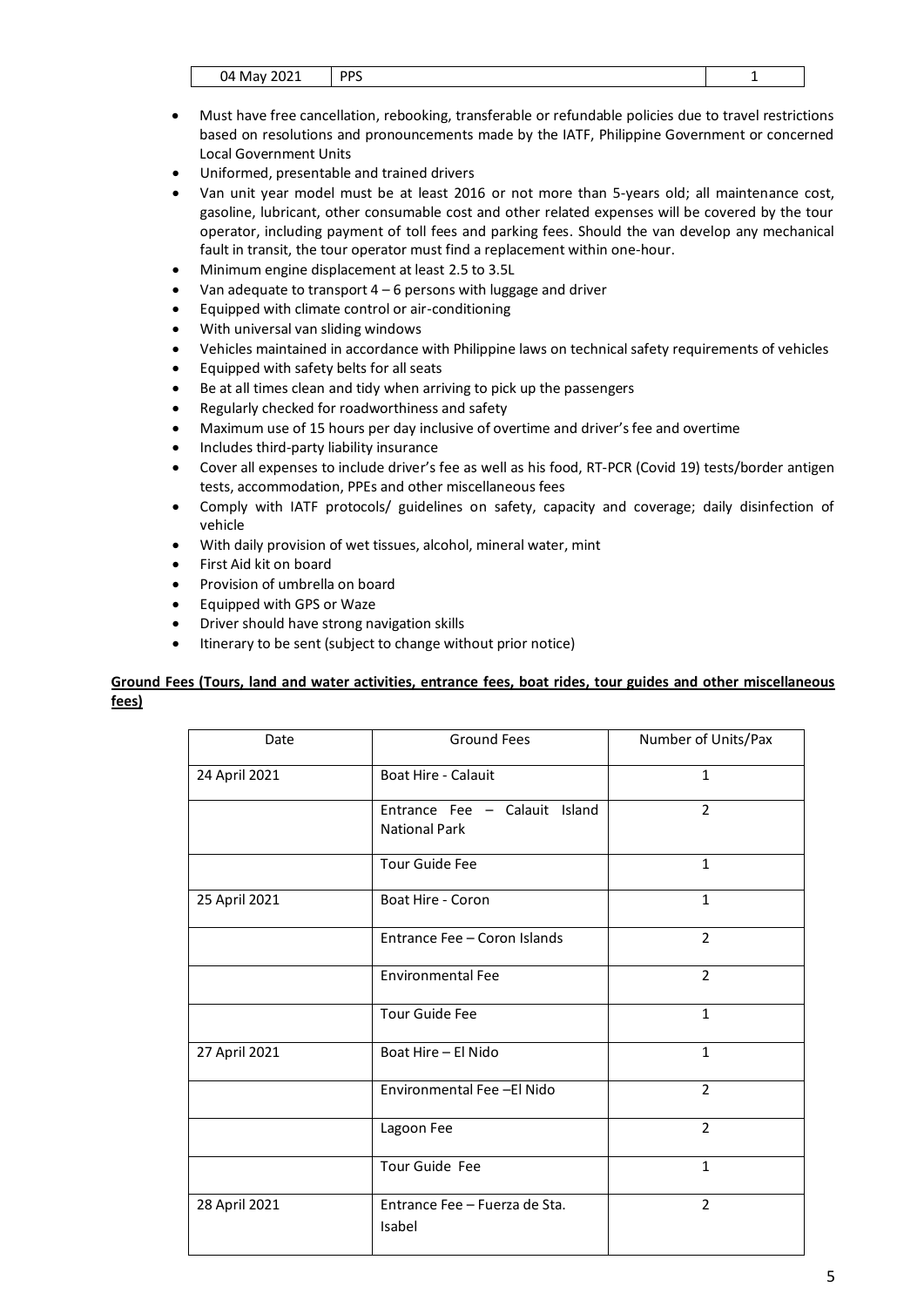|               | Tour Guide Fee                 | 1              |
|---------------|--------------------------------|----------------|
| 29 April 2021 | Boat Hire - San Vicente        | 1              |
|               | <b>Tour Guide Fee</b>          | 1              |
| 30 April 2021 | <b>Entrance Fee - PPSRNP</b>   | $\overline{2}$ |
|               | Entrance Fee - Ugong Rock      | $\overline{2}$ |
|               | Entrance Fee - 100 Caves       | $\mathcal{P}$  |
|               | Entrance Fee - Mangrove Paddle | $\overline{2}$ |
|               | <b>Tour Guide Fee</b>          | 1              |
| 01 May 2021   | Boat Hire - Honda Bay          | 1              |
|               | Entrance Fee - Honda Bay       | $\overline{2}$ |
|               | <b>Tour Guide</b>              | 1              |

- Rebookable and/or refundable
- Secured sponsorships or discounted rates should be deducted from the total expense
- Total cost of ground fees should be based on actual expenses
- Itinerary to be sent (subject to change without prior notice)

## **Antigen Tests and/or RT-PCR tests and Travel/COVID Insurance**

| Before Leaving Manila                                  | 1 pax |
|--------------------------------------------------------|-------|
| Upon Arrival at El Nido Port                           | 2 pax |
| Before Leaving Palawan                                 | 2 pax |
| Before Leaving Quarantine Facility                     | 1 pax |
| Travel Insurance with Covid-19 coverage, if applicable | 1 pax |

- DOH-Accredited COVID-19 RT-PCR Testing Facility
- Antigen and/or RT-PCR Tests and Travel/COVID Insurance costs should be based on actual expenses

### **III. ADDITIONAL TECHNICAL ELIGIBILITY REQUIREMENTS**

- Must be legally registered tour operator company under Philippine laws for 5 years;
- Must have previously completed a minimum of 3 projects for the past 5 years' in providing/ servicing tour operations for National Government Agencies (NGAs), Local Government Units (LGUs) and/or Private Agencies, institutions or Organizations
- Must be DOT-accredited tourism establishment
- Must be TPB Member
- Must be a local tour operator of the MIMAROPA region
- Must have free cancellation, rebooking, transferable or refundable policies

### **IV. APPROVED BUDGET FOR THE CONTRACT (ABC)**

The ABC is **Two Hundred Ninety-One Thousand Seven Hundred Pesos Only (₱291,700.00)** inclusive of applicable taxes and fees.

#### **V. TERMS OF PAYMENT**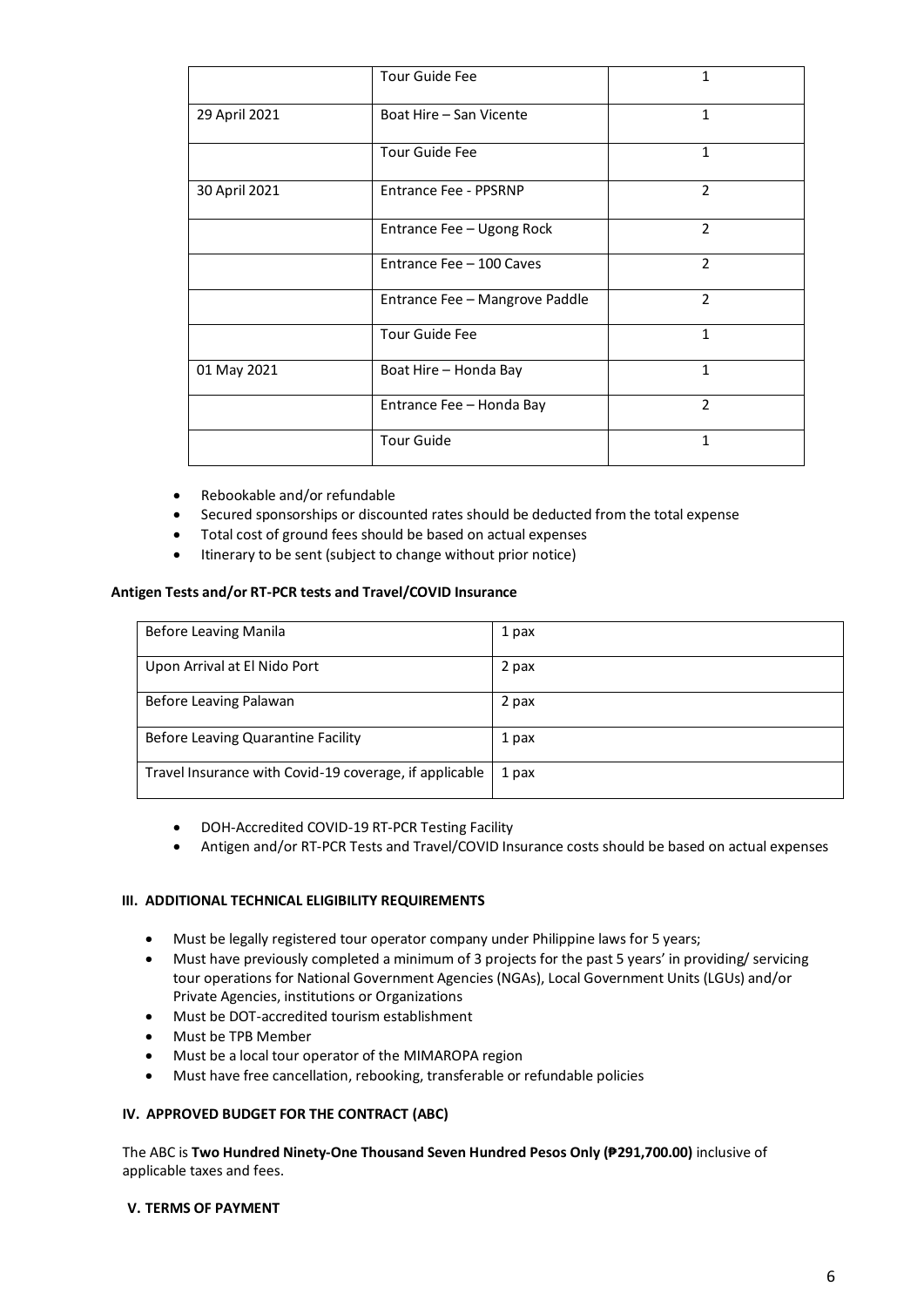Payment will be on send-bill arrangement. Full payment upon completion of the requirements stipulated in the technical specifications.

### **VI.CONTACT PERSON**

#### **MILO S. OROPEZA**

Domestic Promotions Department [milo\\_oropeza@tpb.gov.ph](mailto:milo_oropeza@tpb.gov.ph)

### **B. LOT 2 - ROMBLON**

#### **Accommodation in Carabao Island (1N/2D)**

Provide hotel accommodation *(twin sharing)* inclusive of *daily breakfast* on the following dates:

|                          | Hotel<br>located<br>must<br>be<br>within | οf<br><b>Number</b><br><b>Rooms</b> |
|--------------------------|------------------------------------------|-------------------------------------|
| <b>Check in date:</b>    | Carabao Island                           | $\mathcal{P}$                       |
| 14 May 2021              |                                          |                                     |
| <b>Check</b><br>out      |                                          |                                     |
| date:                    |                                          | 0                                   |
| 15 May 2021              |                                          |                                     |
| <b>Total Room Nights</b> |                                          |                                     |

- Must be located in Carabao Island, Romblon
- Must have free cancellation, rebooking, transferable or refundable policies due to travel restrictions based on resolutions and pronouncements made by the IATF, Philippine Government or concerned Local Government Units
- Accommodation establishment must have been issued with a DOT Certificate of Authority to Operate prior to its operation
- Total cost of accommodation should be based on actual room expenses
- Secured sponsorships or discounted rates should be deducted from the total expense
- Provision of care kit during the inclusive stay dates, and adhere to the health and safety guidelines issued by the Department of Trade and Industry (DTI), Department of Health (DOH), and as well as the guidelines set by the respective LGU of which it operates in.
- Itinerary to be sent (subject to change without prior notice)

### **Accommodation in Tablas (2N/3D)**

|                          | Hotel<br>be<br>must<br>within | of<br><b>Number</b><br>located<br><b>Rooms</b> |
|--------------------------|-------------------------------|------------------------------------------------|
| Check in date:           |                               | 2                                              |
| 15 May 2021              | Tablas                        |                                                |
| 16 May 2021              |                               | $\mathfrak{p}$                                 |
| Check<br>out             |                               |                                                |
| date:                    |                               | 0                                              |
| 17 May 2021              |                               |                                                |
| <b>Total Room Nights</b> |                               |                                                |

- Must be located in Odiongan, Tablas, Romblon
- Must have free cancellation, rebooking, transferable or refundable policies due to travel restrictions based on resolutions and pronouncements made by the IATF, Philippine Government or concerned Local Government Units
- Accommodation establishment must have been issued with a DOT Certificate of Authority to Operate prior to its operation
- Total cost of accommodation should be based on actual room expenses
- Secured sponsorships or discounted rates should be deducted from the total expense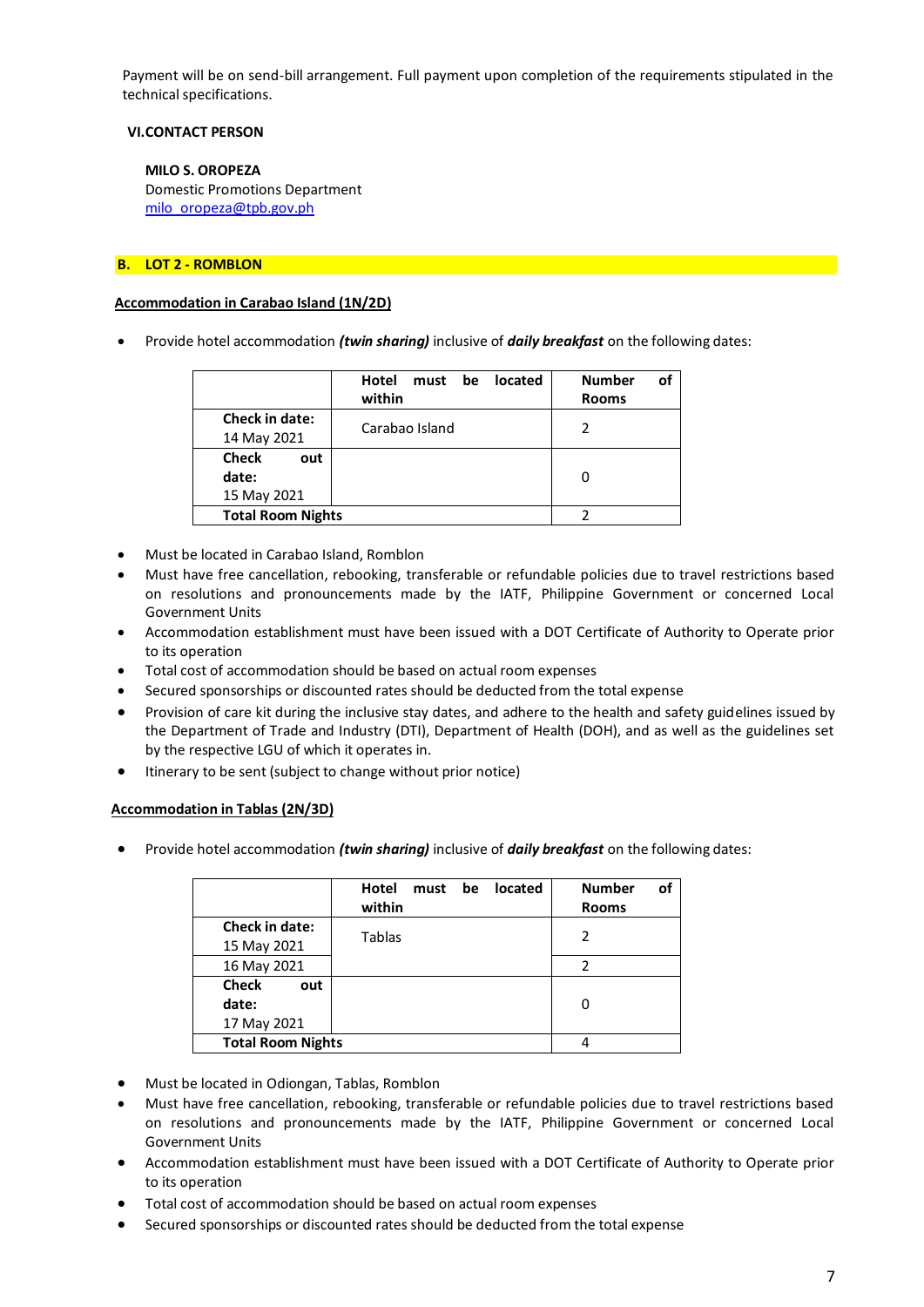- Provision of care kit during the inclusive stay dates, and adhere to the health and safety guidelines issued by the Department of Trade and Industry (DTI), Department of Health (DOH), and as well as the guidelines set by the respective LGU of which it operates in.
- Itinerary to be sent (subject to change without prior notice)

# **Accommodation in Romblon (1N/2D)**

Provide hotel accommodation *(twin sharing)* inclusive of *daily breakfast* on the following dates:

| Dates                                       | Hotel<br>be<br>located<br>must<br>within | οf<br>Number<br>Rooms |
|---------------------------------------------|------------------------------------------|-----------------------|
| <b>Check in date:</b><br>17 May 2021        | Romblon                                  | 2                     |
| <b>Check</b><br>out<br>date:<br>18 May 2021 |                                          | 0                     |
| <b>Total Room Nights</b>                    |                                          |                       |

- Must be located within Romblon, Romblon
- Must have free cancellation, rebooking, transferable or refundable policies due to travel restrictions based on resolutions and pronouncements made by the IATF, Philippine Government or concerned Local Government Units
- Accommodation establishment must have been issued with a DOT Certificate of Authority to Operate prior to its operation
- Total cost of accommodation should be based on actual room expenses
- Secured sponsorships or discounted rates should be deducted from the total expense
- Provision of care kit during the inclusive stay dates, and adhere to the health and safety guidelines issued by the Department of Trade and Industry (DTI), Department of Health (DOH), and as well as the guidelines set by the respective LGU of which it operates in.
- Itinerary to be sent (subject to change without prior notice)

## **Accommodation in Sibuyan Island (2N/3D)**

| Dates                    | Hotel<br>must be<br><b>located</b> | of<br>Number  |
|--------------------------|------------------------------------|---------------|
|                          | within                             | Rooms         |
| <b>Check in date:</b>    |                                    | 2             |
| 18 May 2021              | Sibuyan Island                     |               |
| 19 May 2021              |                                    | $\mathfrak z$ |
| <b>Check</b><br>out      |                                    | 0             |
| date:                    |                                    |               |
| 20 May 2021              |                                    |               |
| <b>Total Room Nights</b> |                                    |               |

- Must be located within Sibuyan Island, Romblon
- Must have free cancellation, rebooking, transferable or refundable policies due to travel restrictions based on resolutions and pronouncements made by the IATF, Philippine Government or concerned Local Government Units
- Accommodation establishment must have been issued with a DOT Certificate of Authority to Operate prior to its operation
- Total cost of accommodation should be based on actual room expenses
- Secured sponsorships or discounted rates should be deducted from the total expense
- Provision of care kit during the inclusive stay dates, and adhere to the health and safety guidelines issued by the Department of Trade and Industry (DTI), Department of Health (DOH), and as well as the guidelines set by the respective LGU of which it operates in.
- Itinerary to be sent (subject to change without prior notice)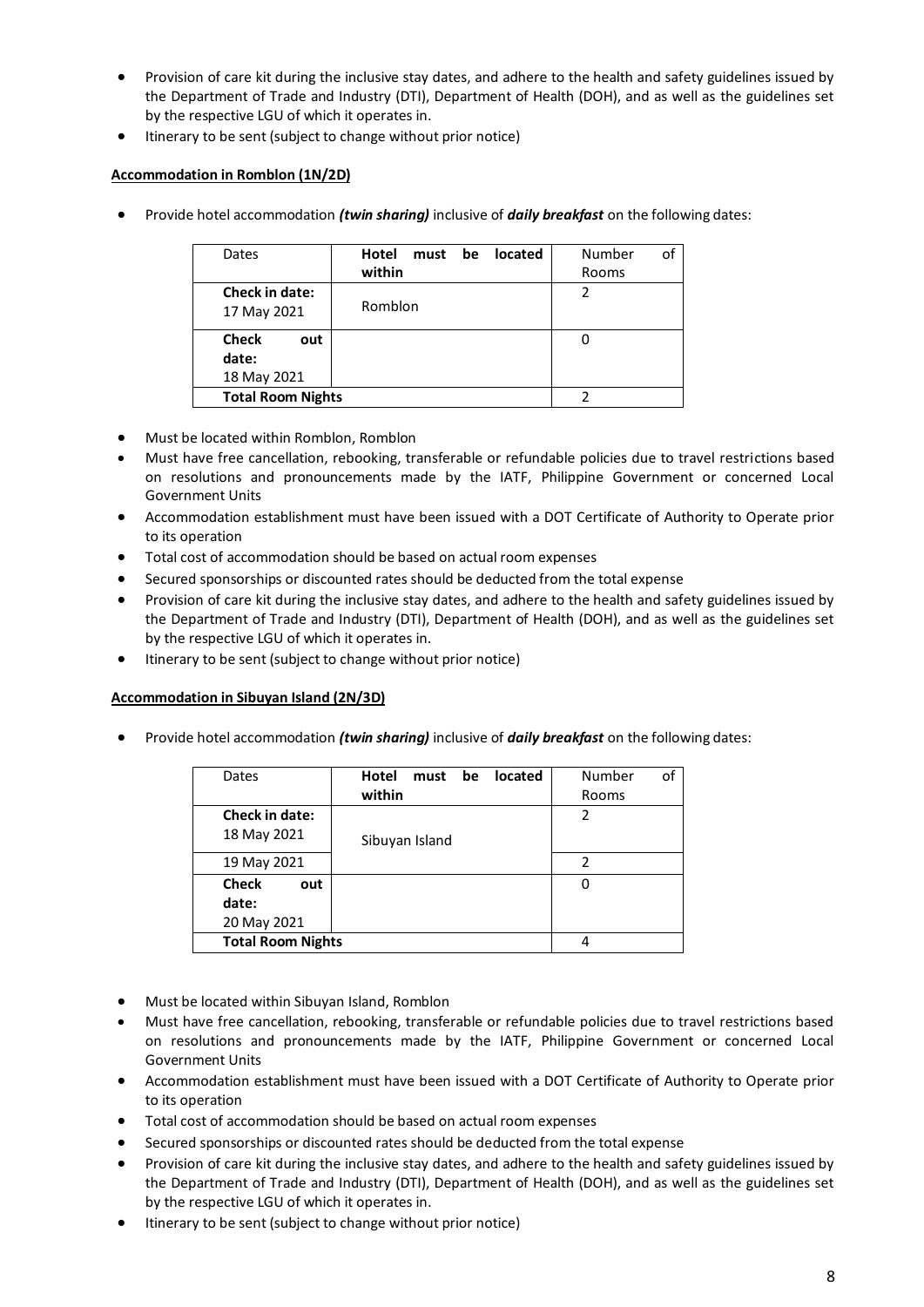### **Accommodation in Manila (5N/6D)**

 Provide hotel accommodation *(twin sharing)* inclusive of *daily breakfast, lunch and dinner* on the following dates:

| Dates                                       | Hotel<br>be<br>must<br>within | located | οf<br>Number<br>Rooms |
|---------------------------------------------|-------------------------------|---------|-----------------------|
| <b>Check in date:</b><br>21 May 2021        |                               |         | 2                     |
| 22 May 2021                                 |                               |         | $\mathfrak{p}$        |
| 23 May 2021                                 | Manila                        |         | $\overline{2}$        |
| 24 May 2021                                 |                               |         | $\mathcal{P}$         |
| 25 May 2021                                 |                               |         | $\overline{2}$        |
| <b>Check</b><br>out<br>date:<br>26 May 2021 |                               |         | O                     |
| <b>Total Room Nights</b>                    |                               |         | 10                    |

- Located within Manila and Pasay
- Must have free cancellation, rebooking, transferable or refundable policies due to travel restrictions based on resolutions and pronouncements made by the IATF, Philippine Government or concerned Local Government Units
- Accommodation establishment must be a DOT-DOH-BOQ Accredited Quarantine Hotels
- Provide free transportation from airport to hotel and from hotel to residence
- Must be TPB Member
- Total cost of accommodation should be based on actual room expenses
- Secured sponsorships or discounted rates should be deducted from the total expense
- Provision of care kit during the inclusive stay dates, and adhere to the health and safety guidelines issued by the Department of Trade and Industry (DTI), Department of Health (DOH), and as well as the guidelines set by the respective LGU of which it operates in.

## **Air Transportation**

| Date        | Route                                             | Number of<br>Passengers |
|-------------|---------------------------------------------------|-------------------------|
| 14 May 2021 | Manila – Caticlan<br>5J891 ETD 0620H ETA 0735H or |                         |
|             | PR2039 ETD 0735H ETA 0840H                        |                         |

- Must have free cancellation, rebooking, transferable or refundable policies due to travel restrictions based on resolutions and pronouncements made by the IATF, Philippine Government or concerned Local Government Units
- Convertible to a travel voucher valid for 1 year and extendable for another 1 year
- 20 kilograms' baggage allowance
- Travel Insurance with COVID-19 coverage, if applicable
- Itinerary to be sent (subject to change without prior notice)

### **Water Transportation**

| Date        | Route                              | Number of  |
|-------------|------------------------------------|------------|
|             |                                    | Passengers |
| 14 May 2021 | Caticlan to Carabao Island         |            |
| 15 May 2021 | Carabao Island to Sta. Fe (Tablas) |            |
| 17 May 2021 | San Agustin to Romblon             |            |
| 18 May 2021 | Romblon to Sibuyan                 |            |
| 20 May 2021 | Sibuyan to Batangas Port           |            |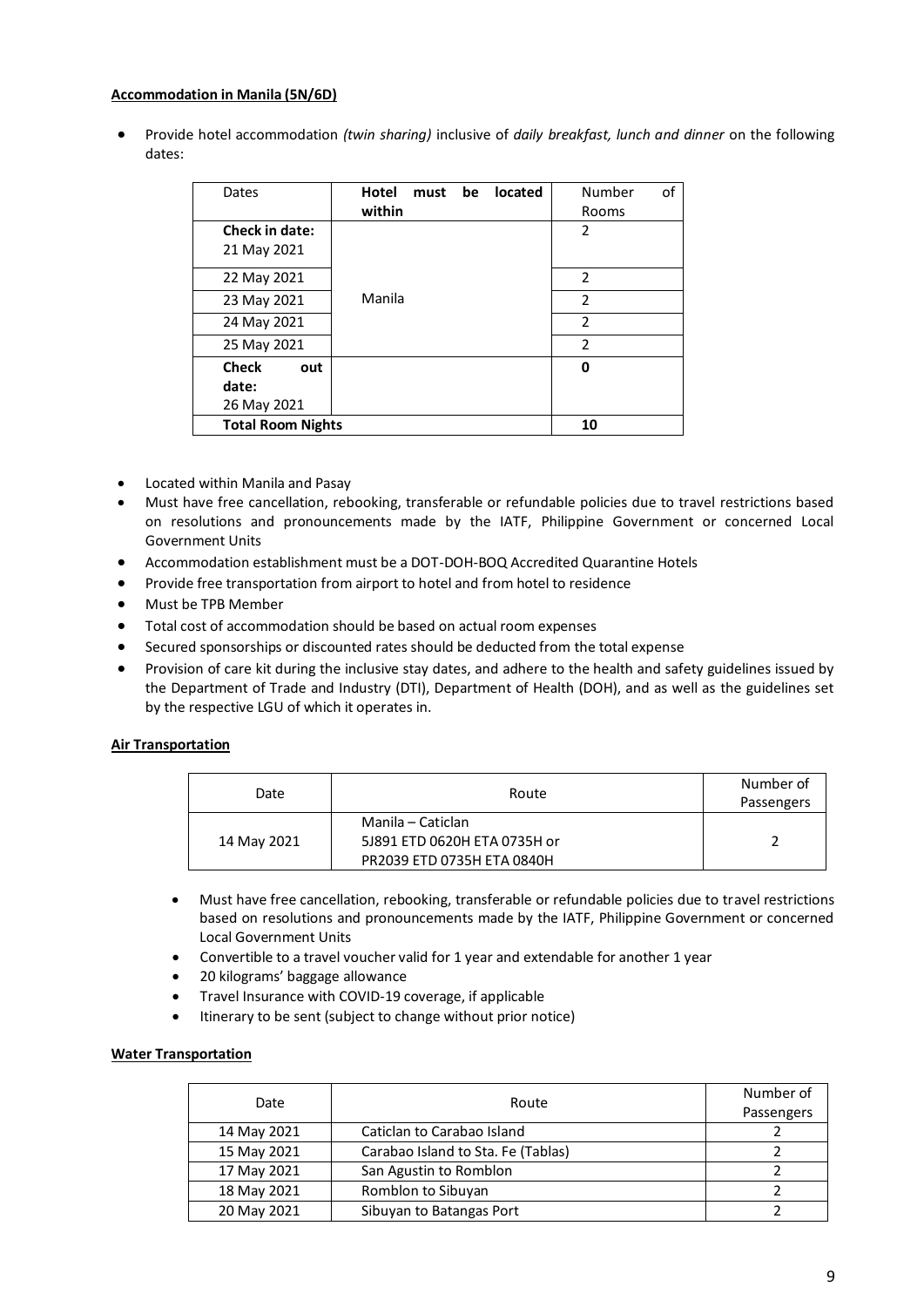- Must have free cancellation, rebooking, transferable or refundable policies due to travel restrictions based on resolutions and pronouncements made by the IATF, Philippine Government or concerned Local Government Units
- Convertible to a travel voucher valid for 1 year and extendable for another 1 year
- Itinerary to be sent (subject to change without prior notice)
- Travel Insurance
- Terminal Fee
- Other charges, if applicable

#### **Land Transportation**

| Date        | Route                                                 | Number<br>of Units |
|-------------|-------------------------------------------------------|--------------------|
| 15 May 2021 | Sta. Fe - Looc - Odiongan - Calatrava (Tablas)        |                    |
| 16 May 2021 | Calatrava - San Agustin (Tablas)                      | 1                  |
| 17 May 2021 | Port of Tablas                                        | 1                  |
| 17 May 2021 | Romblon                                               | 1                  |
| 18 May 2021 | Port of Romblon                                       | 1                  |
| 18 May 2021 | Port of Ambulong Magdiwang, Sibuyan – San<br>Fernando | 1                  |
| 19 May 2021 | Sibuyan                                               | 1                  |
| 20 May 2021 | Port of Ambulong Magdiwang, Sibuyan                   | 1                  |
| 21 May 2021 | Port of Batangas - Manila                             |                    |

- Must have free cancellation, rebooking, or refundable policies due to travel restrictions based on resolutions and pronouncements made by the IATF, Philippine Government or concerned Local Government Units
- Uniformed, presentable and trained drivers
- Van unit year model must be at least 2016 or not more than 5-years old; all maintenance cost, gasoline, lubricant, other consumable cost and other related expenses will be covered by the tour operator, including payment of toll fees and parking fees. Should the van develop any mechanical fault in transit, the tour operator must find a replacement within one-hour.
- Minimum engine displacement at least 2.5 to 3.5L
- Van adequate to transport  $4 6$  persons with luggage and driver
- Equipped with climate control or air-conditioning
- With universal van sliding windows
- Vehicles maintained in accordance with Philippine laws on technical safety requirements of vehicles
- Equipped with safety belts for all seats
- Be at all times clean and tidy when arriving to pick up the passengers
- Regularly checked for roadworthiness and safety
- Maximum use of 15 hours per day inclusive of overtime and driver's fee and overtime
- Includes third-party liability insurance
- Cover all expenses to include driver's fee as well as his food, RT-PCR (Covid 19) tests/border antigen tests, accommodation, PPEs and other miscellaneous fees
- Comply with IATF protocols/ guidelines on safety, capacity and coverage; daily disinfection of vehicle
- With daily provision of wet tissues, alcohol, mineral water, mint
- First Aid kit on board
- Provision of umbrella on board
- Equipped with GPS or Waze
- Driver should have strong navigation skills
- Itinerary to be sent (subject to change without prior notice)

## **C. Ground Fees (Tours, land and water activities, entrance fees, boat rides, tour guides and other miscellaneous fees)**

| Date        | Activities/Route           | Number of Units/Pax |
|-------------|----------------------------|---------------------|
| 14 May 2021 | Boat Hire - Carabao Island |                     |
|             | Tour Guide – Sta. Fe       |                     |
| 15 May 2021 | Tour Guide                 |                     |
| 16 May 2021 | Boat Hire - Calatrava      |                     |